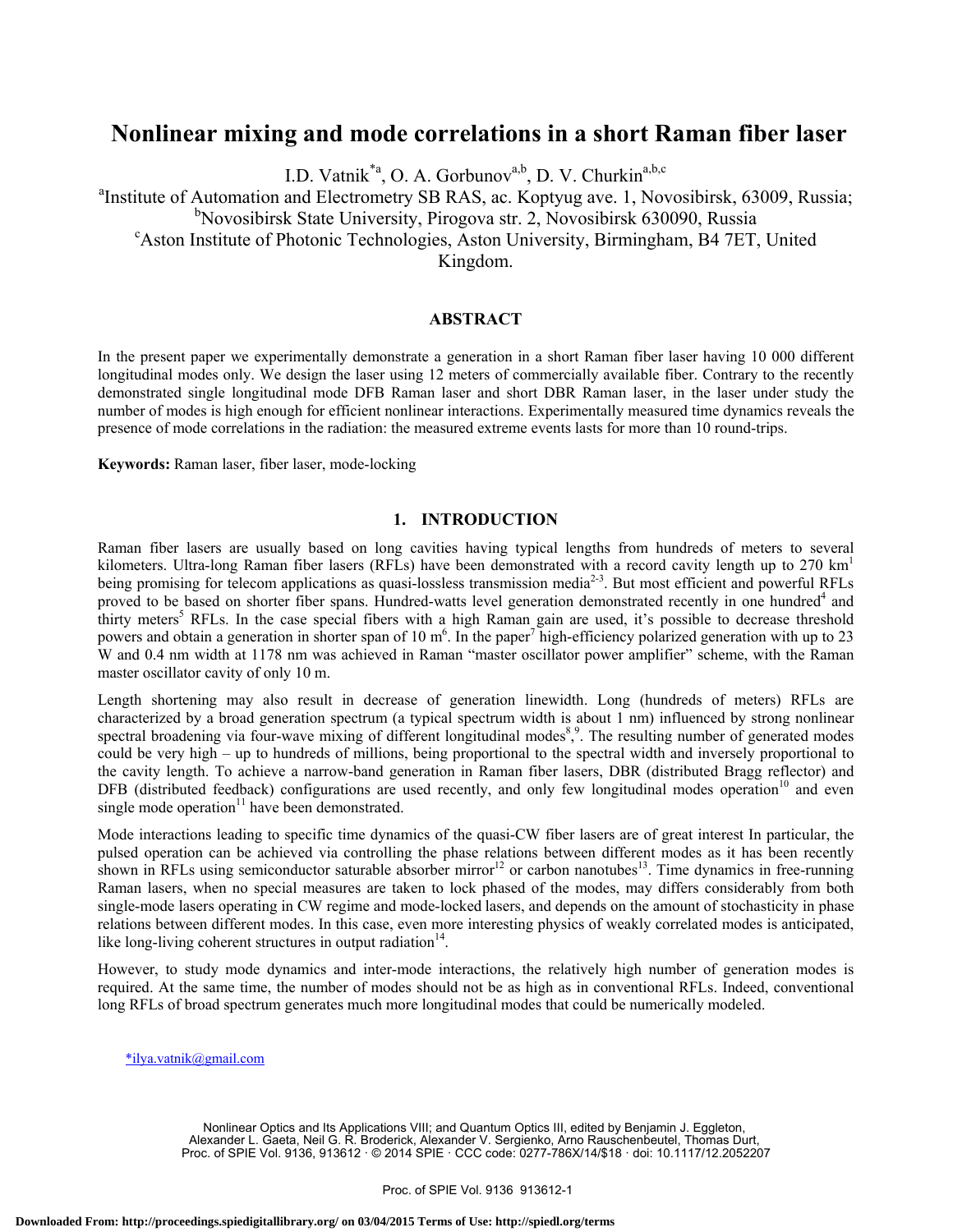The unrealistically low number of modes used in numerical simulations<sup>15-16</sup> is the main limitation of used numerical approaches as fine laser radiation properties (like deviations of intensity statistics from Gaussian, the probability of extreme events, mode correlations) could be calculated inaccurately.

In the present paper, we demonstrate a short RFL based on 12 meters of commercially available fiber. The laser generates a narrow spectrum of spectral width less than 200 pm at 10 W of intra-cavity generation power  $17$ . The total number of generated longitudinal modes is  $\sim 10^4$  so the laser properties could be directly modeled using the real number of modes. The measured laser intensity dynamics reveals indications of mode correlations.

### **2. EXPERIMENT AND DISCUSSION**

The experimental setup is shown on Figure 1. The laser cavity is formed by 12 m of 980-HP fibre with two highreflective FBGs. The gain in the system is provided by stimulated Raman scattering. Fiber Bragg gratings (FBGs) were used as cavity mirrors. Reflectivity of each FBG is around 98%. The spectral width of FBGs is around 0.3nm at the half maximum. To achieve the minimal cavity length under the available pumping, we have minimized intracavity losses in the cavity. To do this, we have written FBGs directly in the cavity fibre 980-HP to avoid intracavity losses at the splices. We found that maxima of the FBGs' reflection profiles are slightly unmatched, that increase the cavity losses. So we have used the temperature controller to alter the position of reflection spectrum of one of FBGs and perfectly match it with another one. As a pump laser the Ytterbium doped fibre laser operating at 1115 nm was used. The pump laser has output power of up to 12 W. The pump wave optical spectrum width is  $\sim 0.05$  nm. Pump laser was directly spliced to the Raman fiber laser optical cavity. We carefully checked that the generation of the Stokes wave does not influence the output performances of the pump laser. To measure directly the generation properties of the intra-cavity radiation, we have used the intracavity 1% coupler which was made in the same fibre which was used in the Raman fibre laser cavity. This allowed us to avoid a splice between coupler and cavity. All this measures resulted in the lowest possible laser length under the current pumping and cavity design. The designed laser has a generation threshold of 4.2 W. The total intra-cavity power of the generated Stokes wave reaches 11 W at 12 W of pump.



Figure 1. Experimental scheme of a short Raman fibre laser.

Despite the short cavity length, the generation spectrum is subject to nonlinear spectral broadening. Indeed, the generation spectrum is quite narrow at low pump power, near the threshold, Fig. 2(a). However, spectral broadening and pronounced spectral wings out of FBG bandwidth are generated at higher powers, Fig.2(b). The origin of spectral broadening in Raman fiber lasers is connected to the intense four-wave mixing processes which could be described in terms of wave turbulence <sup>8,9</sup>. However, the spectrum width in the demonstrated short-cavity RFL is quite small comparing with longer lasers despite high generation power. Indeed, the spectral width is around 100 pm only at low pump power, Fig. 2(a). This value is defined by the cross-phase modulation with the pump wave, so the generation spectrum acquires the spectral width being proportional to the spectral width of the used pump source <sup>8</sup>. The maximum observed spectrum width is below 200 pm, which is also remarkably low value for 11 W of generation power. To compare, the spectral width in conventional RFL having a long cavity is of order of 1 nm even at the smaller generation intracavity power, see, for example, 18.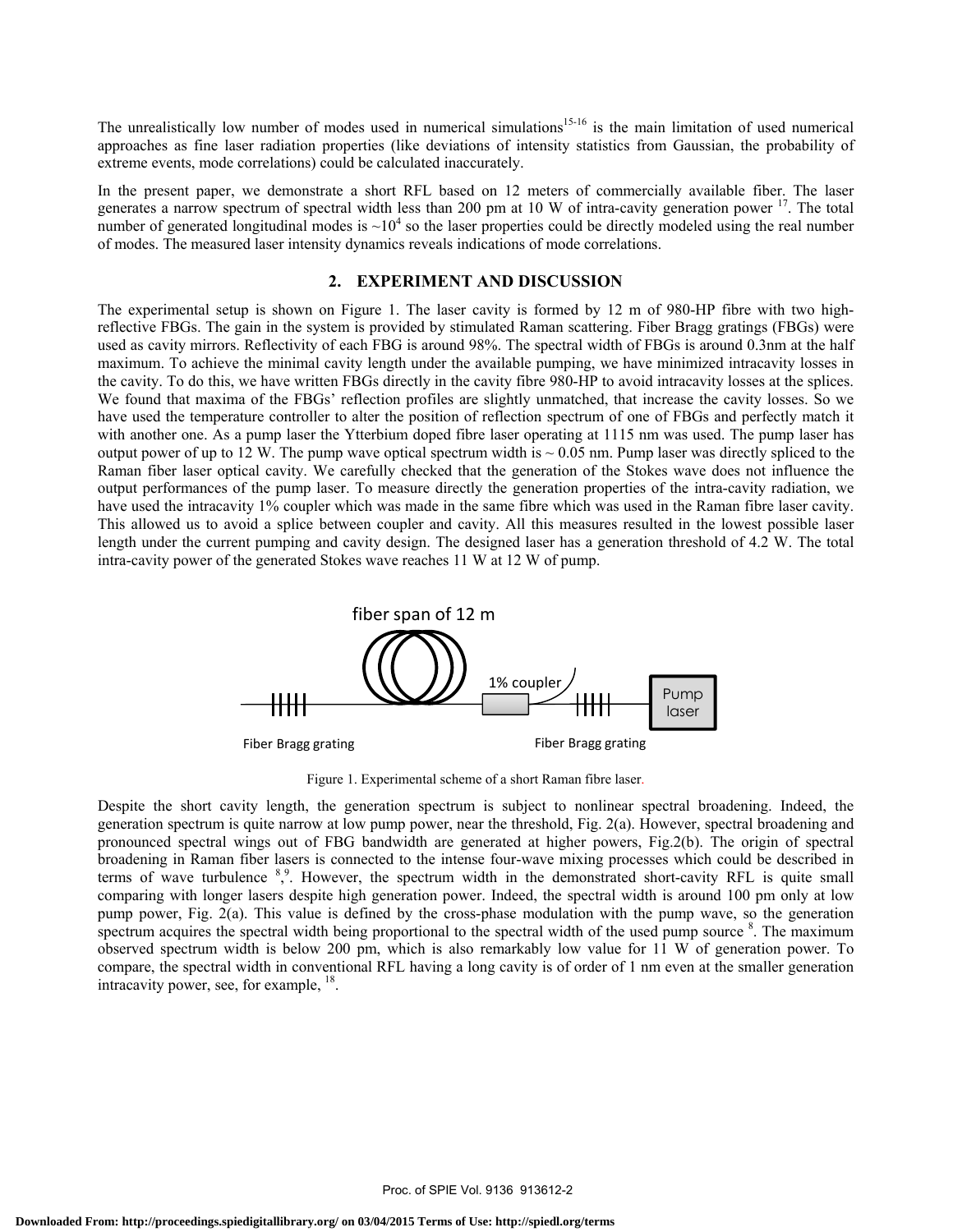

Figure 2. Generation spectrum and the spectrum of a fibre Bragg grating in linear (a) and logarithmic (b) scale.

The spectrum becomes broader with the generation power increase with almost linear dependence, Figure 3. It is known that in inlonger RFLs, the spectrum becomes broader as square-root of the generated power  $\frac{9}{2}$ . However, the spectral broadening law could be different in different systems: the spectral broadening law could be linear in short lasers. Indeed, Yb-doped fibre laser (YDFL) are subject to linear spectral broadening with the generation power increase due to non-linear self-modulation effect<sup>9</sup>. In the paper<sup>9</sup> an analytic model was developed in assumption of negligible dispersion-induced wave phase shift during the cavity roundtrip. The model is valid in the case of the generation spectrum width being much smaller than that of cavity mirrors. The model conditions are satisfied in demonstrated short RFL, so similar linear behaviour is observed.



Figure 3. Full width at half-maximum of the generation spectrum.

Further, to reveal mode correlations in the generated radiation, we focus in our study on the temporal dynamics and statistical properties of the demonstrated short-cavity Raman fiber laser. In general, temporal dynamics and statistical properties of quasi-CW fibre lasers are of great interest in recent years. There are experimental indications that intensity statistics in quasi-CW fibre lasers could be non-gaussian revealing increased probability of extreme events in RFLs $^{16,20}$ as well as non-Gaussian statistics in YDFL<sup>21</sup>. Moreover, recently it has been demonstrated that dark and grey solitons do really exist in the radiation of quasi-CW RFL operating in normal dispersion regime<sup>22</sup>.

One of benefits of short Raman fibre lasers is connected to challenges in numerical modelling of fibre lasers. To model the generation in a laser cavity, one has to solve the boundary value problem. This implies that the initial conditions for the field have to be applied over the numerical window being equal to the entire length of the laser resonator, and the field has to be further calculated over this temporal window. Typical RFL`s cavity length of 1 km corresponds to the  $~10$  μs of the temporal window length. At the same time, the field has to be calculated with high enough resolution over the fast time being much smaller than the typical time of intensity fluctuations. The typical time of intensity fluctuations is inversely proportional to the spectrum width. Taking typical spectrum width at half maximum of 1 nm, typical intensity fluctuations lasts for around 10 ps. Thus, practically, the field has to be calculated with a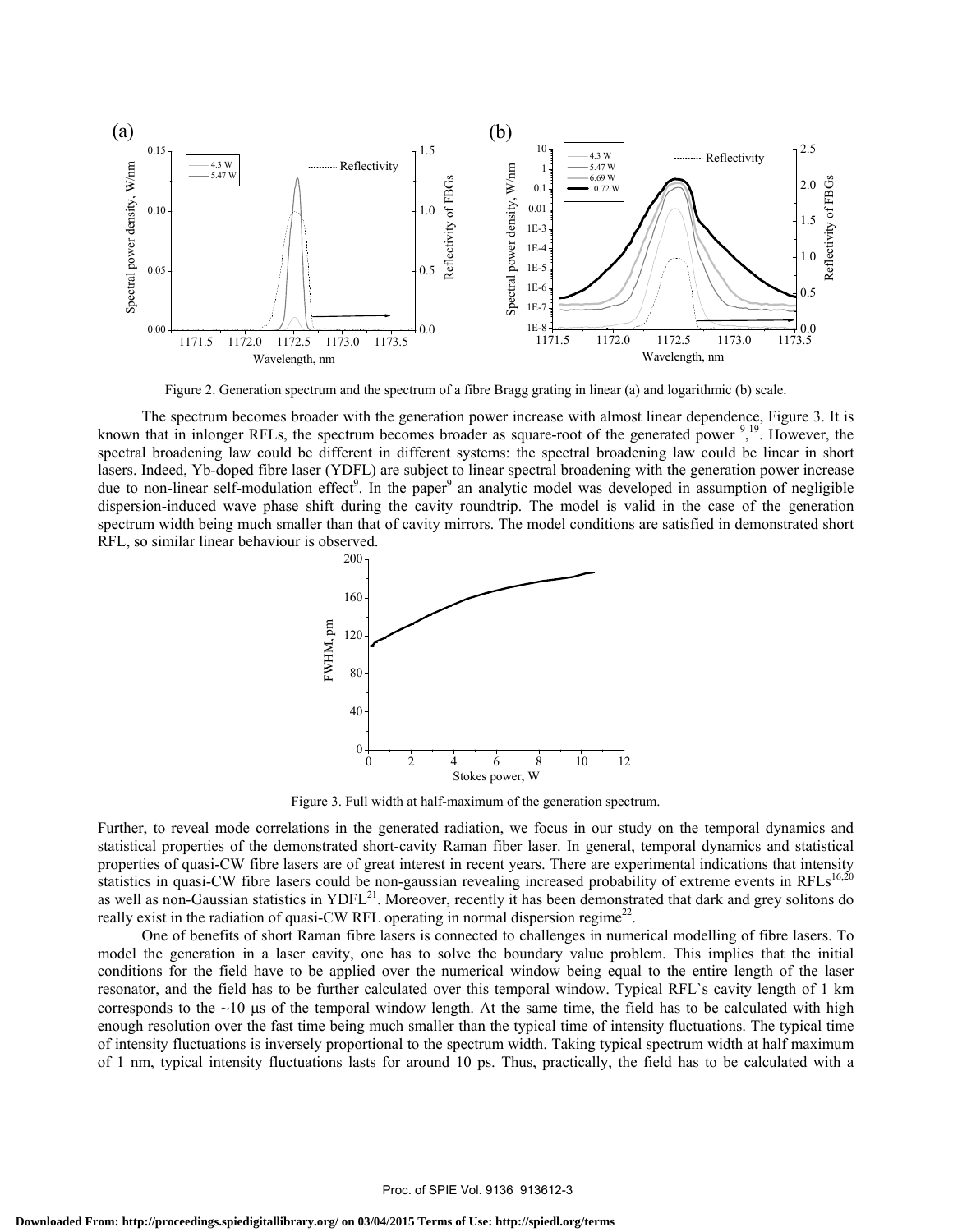numerical step below 1 ps. This implies that a numerical grid of size of  $\sim 10^7$  points has to be used in simulations that is practically impossible.

To make the numerical investigations feasible, it's worth working with shorter cavities. For instance in the presented short cavity RFL, the estimated round-trip for the 12 m of fiber span lasts for 120 ns, thus to discern all the time dynamics features of 10 ps duration, one should imply a grid of  $\sim 10^4$  points that is practicable. That means that such a laser could be directly modelled using realistic number of longitudinal modes or temporal window. It is of interest to compare predictions of different models for laser statistical properties and mode correlations with experimental data to highlight the restrictions of used models. The results of this investigation will be published elsewhere.



Figure 4. (a) Typical time dynamics measured in the short Raman fiber laser. (b) autocorrelation function  $K(\tau)$ . Triangles label the roundtrip spaced peaks.

Further, we focus on the experimental indications of mode correlations. We experimentally measure time dynamics, Fig. 4(a). Time resolution of the measurements was around 2 GHz or 0.5 ns that means sufficient of the fast events lasting around 1 ns. The intensity dynamics looks very sporadic, Fig. 4(a), so it is hardly to find there any indications of mode correlations. However, much clear picture can be obtained if special technique of intensity dynamics measurements is implemented. Namely, we measure an averaged time dynamics  $S(\tau)$  taking into account only those events, which have an amplitude higher than some trigger level. To do that we use a trigger of the oscilloscope which is set to some value  $I_{set}$ . Only traces comprising events  $I(t) > I_{set}$  contributes to the average time dynamics  $S(\tau)$ . The trigger level  $I_{set}$  is typically chosen to be 2-3 times higher than average intensity level  $\langle I(t) \rangle_t$ . Mathematically, we measure the following function of the intensity dynamics I(t):

$$
S(\tau) = \langle I(t+\tau) \cdot H \left( \frac{I(t)}{I_{set}} - 1 \right) \rangle_t \tag{2}
$$

where  $H(x)$  is Heaviside function. Averaging is performed over different realizations in time. As a result, we reveal typical time dynamics before and after an event with intensity  $I > I<sub>set</sub>$ , Fig. 5a. If correlations do exist, the triggered intense event should live a considerable time, oscillating with intermode frequency  $v_{rt} = c/2L$  and therefore appear every roundtrip period  $T_{rt} = \frac{1}{v_{rt}} = 120 \text{ ns}$ . These oscillations are directly revealed on Fig. 4b. Correlations remain for approximately 10 roundtrips, Fig. 5a, corresponding events are marked with triangles. After that phase relations are changed, and, interestingly, some small anti-correlations do appear, leading to destructive interference of the modes and resulting in dips in the trace instead of intense peaks, figure 5(a) (inset). Besides, there are some additional peaks located at detunings not equal to integer number of roundtrips, Fig. 5(a). Note, that the similar picture can be found in the common intensity autocorrelation function  $K(\tau) = \frac{\langle I(t+\tau)I(t)\rangle_t}{\langle I^2(t)\rangle_t}$ , see Fig.4(b).

The similar dynamics was experimentally observed in a short ytterbium-doped fibre laser with a narrow spectrum operating well above the generation threshold (see laser details in the paper<sup>21</sup>). On the figure 5(b) derived function  $K(\tau) = \frac{\langle I(t+\tau)I(t)\rangle_t}{\langle I^2(t)\rangle_t}$  is shown. Here the anti-correlations are even more pronounced. In addition, region of correlation revives after the region of anti-correlation.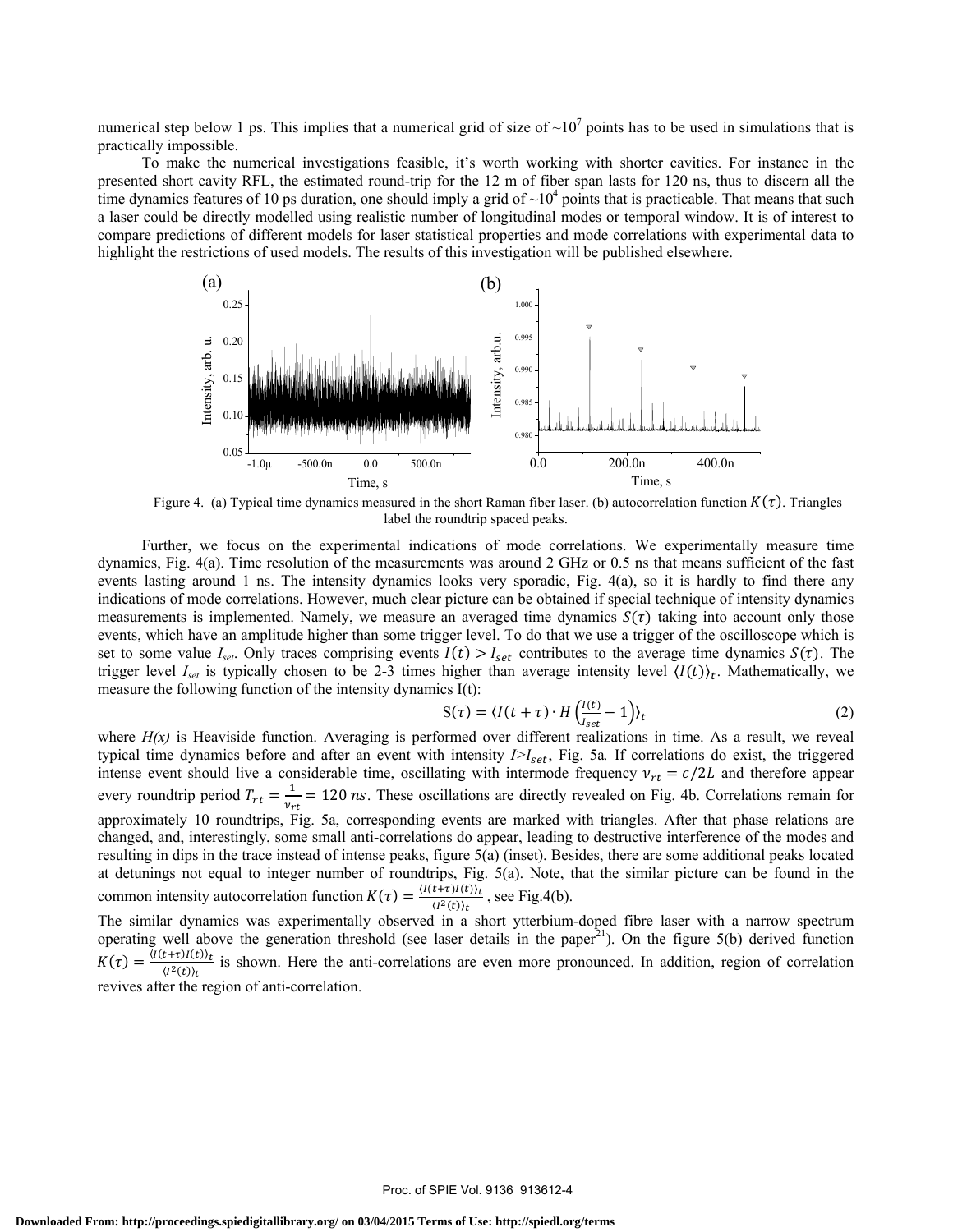

**Figure 5**. Mode correlations in the radiation of a quasi-CW fibre laser. (a)  $S(\tau)$  for the short cavity RFL. Inset - the same trace zoomed to point out anti-correlations. (b) autocorrelation function for the short cavity YDFL.

### **3. CONCLUSION**

We have presented a short Raman fibre laser based on 12 m only of commercially available fibre (980-HP). The width of the generation spectrum experiences almost linear growth with the generated power due to nonlinear broadening and varies from 100 pm to 200 pm, that is sufficiently narrower that the typical spectral width of the longer Raman fiber lasers. As the spectrum is narrow and the laser cavity is short, relatively small number (around 10 000) of longitudinal modes is generated. We have performed experimental investigation of spectral modes correlations by measuring an intensity dynamics averaged over the events with the intensity higher than an intensity of a trigger. It is found that longliving (tens roundtrips) intense event are generated. The interchange between positive and negative interference between the modes is found. The similar behaviour has been observed in time dynamics of 4 m long Yb doped fiber laser.

#### **REFERENCES**

[1] Turitsyn, S.K., Ania-Castanon, J.D., Babin, S.A., Karalekas, V., Harper, P., Churkin, D. V., Kablukov, S., El-Taher, A.E., Podivilov, E. V., et al., "270-km Ultralong Raman Fiber Laser," Physical Review Letters 103(13), 133901 (2009).

[2] Ania-Castanon, J.D., Ellingham, T., Ibbotson, R., Chen, X., Zhang, L., and Turitsyn, S., "Ultralong Raman Fiber Lasers as Virtually Lossless Optical Media," Physical Review Letters 96(2), 023902 (2006).

[3] Alcón-Camas, M., and Ania-Castanon, J.D., "RIN transfer in 2nd-order distributed amplification with ultralong fiber lasers," Optics Express 18(23), 23569 (2010).

[4] Nicholson, J.W., Yan, M.F., Wisk, P., Fleming, J., DiMarcello, F., Monberg, E., Taunay, T., Headley, C., and DiGiovanni, D.J., "Raman fiber laser with 81 W output power at 1480 nm," Optics Letters 35(18), 3069– 3071 (2010).

[5] Feng, Y., Taylor, L.R., and Calia, D.B., "150 W highly-efficient Raman fiber laser," Optics Express 17(26), 23678–83 (2009).

[6] Zhao, Y., and Jackson, S.D., "Highly efficient first order Raman fibre lasers using very short Ge-doped silica fibres," Optics Communications 253(1-3), 172–176 (2005).

[7] Georgiev, D., Gapontsev, V.P., Dronov, a G., Vyatkin, M.Y., Rulkov, a B., Popov, S. V, and Taylor, J.R., "Watts-level frequency doubling of a narrow line linearly polarized Raman fiber laser to 589nm.," Optics express 13(18), 6772–6 (2005).

[8] Babin, S.A., Churkin, D. V., Ismagulov, A.E., Kablukov, S.I., and Podivilov, E. V., "Turbulenceinduced square-root broadening of the Raman fiber laser output spectrum," Optics Letters 33(6), 633–635 (2008).